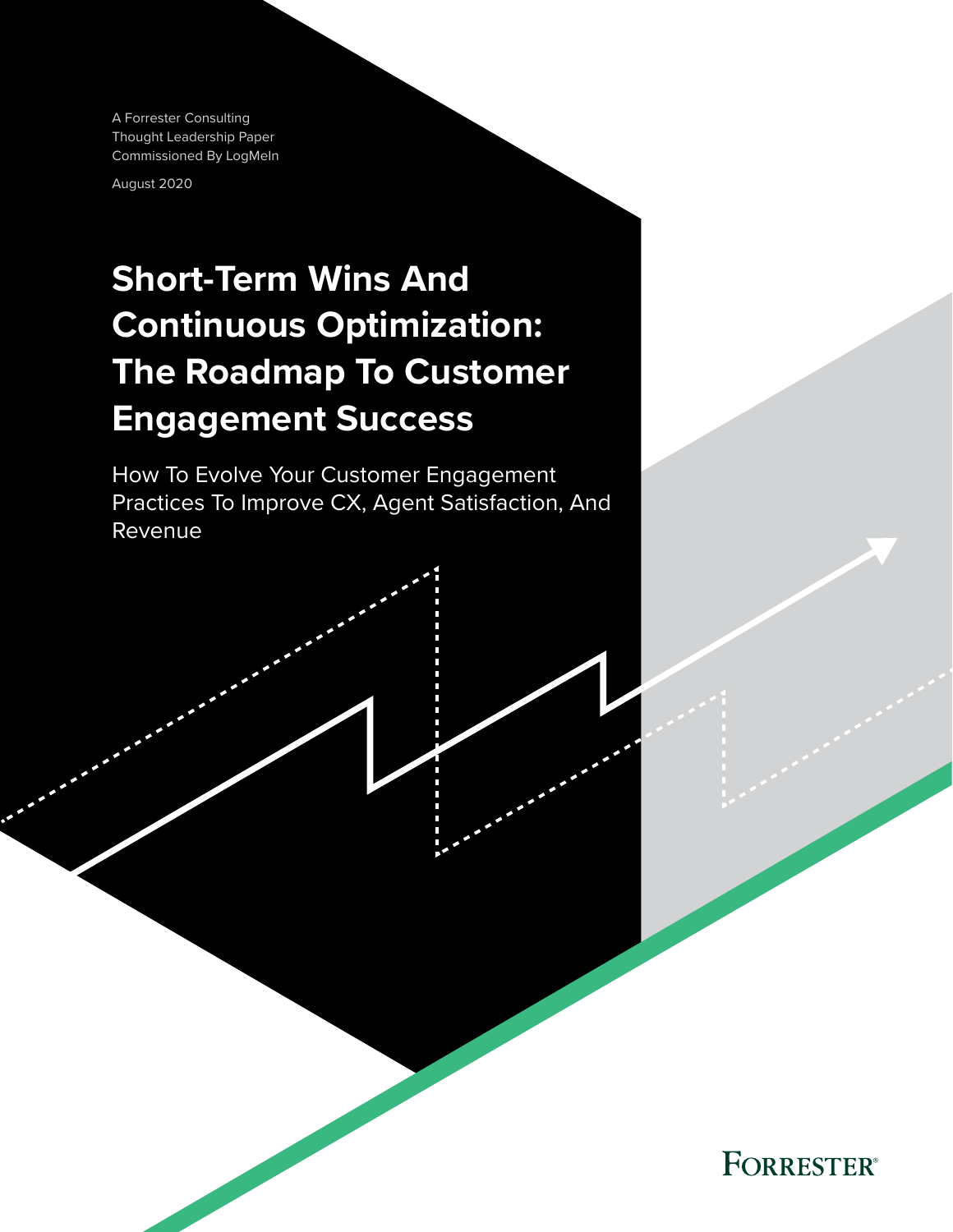# **Table Of Contents**

- [Executive Summary](#page-2-0) **1**
- [The Customer Engagement Maturity](#page-3-0)  **2** [Model](#page-3-0)
- **3** Four Key Trends That Shape [Customer Engagement In 2020](#page-4-0)
- [Customer Engagement 2020](#page-7-0)  **6** [Roadmaps](#page-7-0)
- **15** An Effective Engagement Strategy [Is Rooted In Smart Engagement](#page-16-0)  **Technologies**
- 16 [Key Recommendations](#page-17-0)
- 18 [Appendix](#page-19-0)

**Project Director:**  Andrew Magarie, Principal Market Impact Consultant

**Contributing Research:**  Forrester's Applications Development & Delivery research group

#### ABOUT FORRESTER CONSULTING

Forrester Consulting provides independent and objective research-based consulting to help leaders succeed in their organizations. Ranging in scope from a short strategy session to custom projects, Forrester's Consulting services connect you directly with research analysts who apply expert insight to your specific business challenges. For more information, visit [forrester.com/consulting.](https://go.forrester.com/consulting/)

© 2020, Forrester Research, Inc. All rights reserved. Unauthorized reproduction is strictly prohibited. Information is based on best available resources. Opinions reflect judgment at the time and are subject to change. Forrester®, Technographics®, Forrester Wave, RoleView, TechRadar, and Total Economic Impact are trademarks of Forrester Research, Inc. All other trademarks are the property of their respective companies. For additional information, go to [forrester.com](https://www.forrester.com/home/). [E-46664]

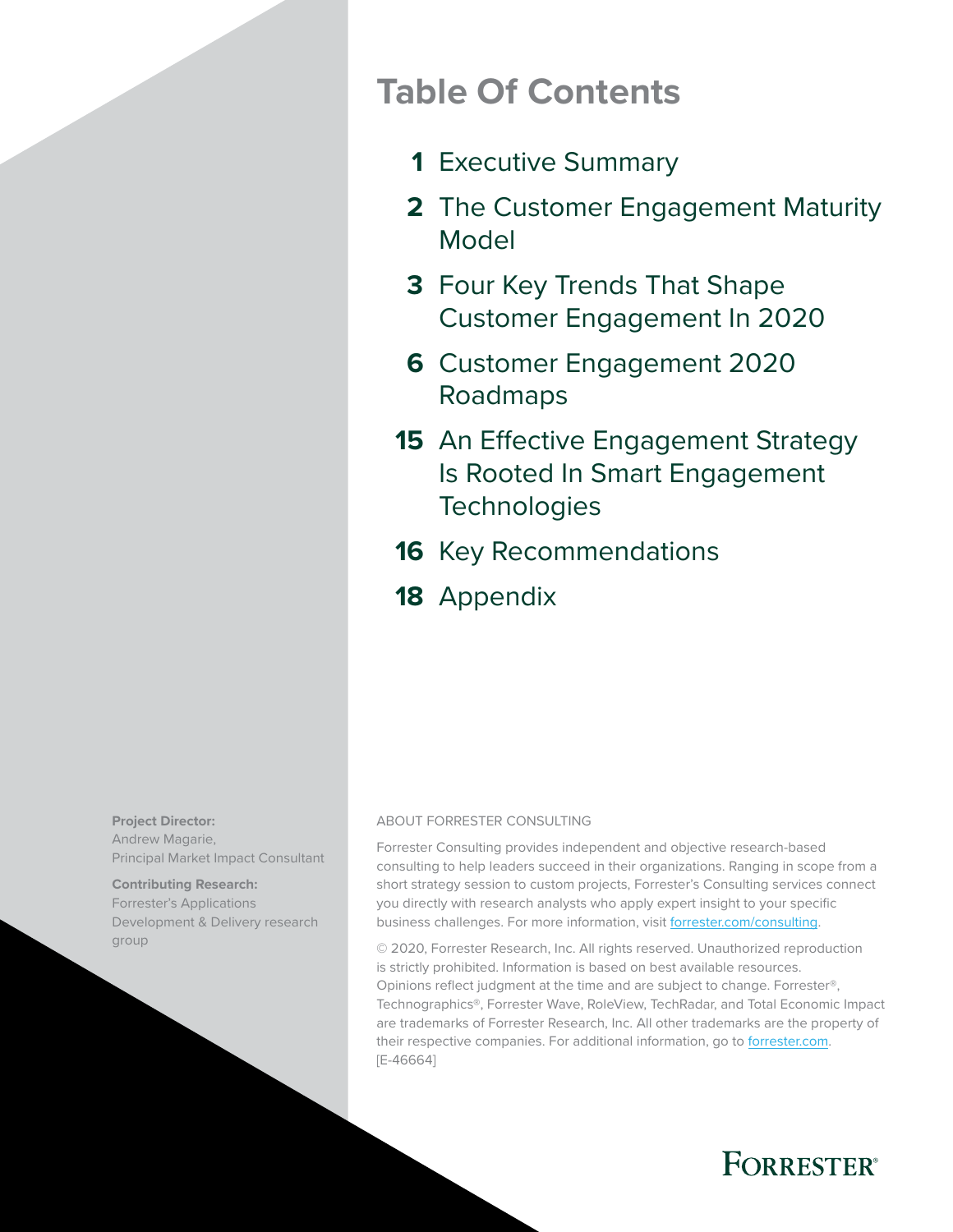<span id="page-2-0"></span>

To improve customer engagement maturity, firms should be execution focused.

# **Executive Summary**

In a changing landscape of customer expectations and preferences, companies must be agile when it comes to their customer engagement strategies. However, what and how to evolve can be a roadblock that leaves companies stuck and customers disappointed.

In November 2017, LogMeIn commissioned Forrester Consulting to create a Customer Engagement Maturity (CEM) model to help decision makers evaluate their current state, identify gaps, define a strategy for optimization, and understand benefits over time. This model analyzed engagement across four pillars: process, organization, strategy, and technology.

LogMeIn commissioned follow-up studies in 2018 and 2019 using a revised CEM model to account for the rising importance of artificial intelligence (AI), which became the fifth pillar. In 2020, Forrester conducted an online survey with 463 global decision makers involved in customer experience (CX), engagement, and service, then weighted and tallied each response and placed respondents into one of four maturity segments: Experimenters (least mature), Evolutionists, Enthusiasts, and Experts (most mature). Forrester conducted this survey prior to the COVID-19 pandemic, but we believe the results are still relevant both today and in the future as improving CX remains a top priority.

### **KEY FINDINGS**

- › **Gains in strategy make execution the focus now.** Experimenters have made impressive headway catching up to their more mature peers in strategy over the past year. Now, most firms need to turn their attention to execution — process and organizational setup. For all but Experts, organization and especially process scores trail strategy and technology. To improve customer engagement maturity, firms should be execution focused.
- › **Foundational self-service improvement is a top priority.** Improving self-service capabilities is an important initiative for most firms today. Experimenters, Evolutionists, and Enthusiasts all rate it as a top technology priority, and industries like retail and education are prioritizing it as well. When people hear "self-service," many automatically think of chatbots. But improving self-service can start by going beyond simple FAQs with foundational knowledgebases for both agents and customers. This can form the foundation for later selfservice AI implementations. The bottom line: Enabling customers to solve their own problems can pay huge dividends.
- › **Adopt a mindset of continual optimization.** Modernizing or transforming — customer engagement is a slow and steady journey that must be approached in a methodical manner. Experimenters see technology and process improvements as top priorities; Evolutionists and Enthusiasts see strategy and technology as top priorities; and Experts see technology and organization as top priorities. Incremental benefits are realized at every step, which fuels ongoing initiatives.

# **FORRESTER®**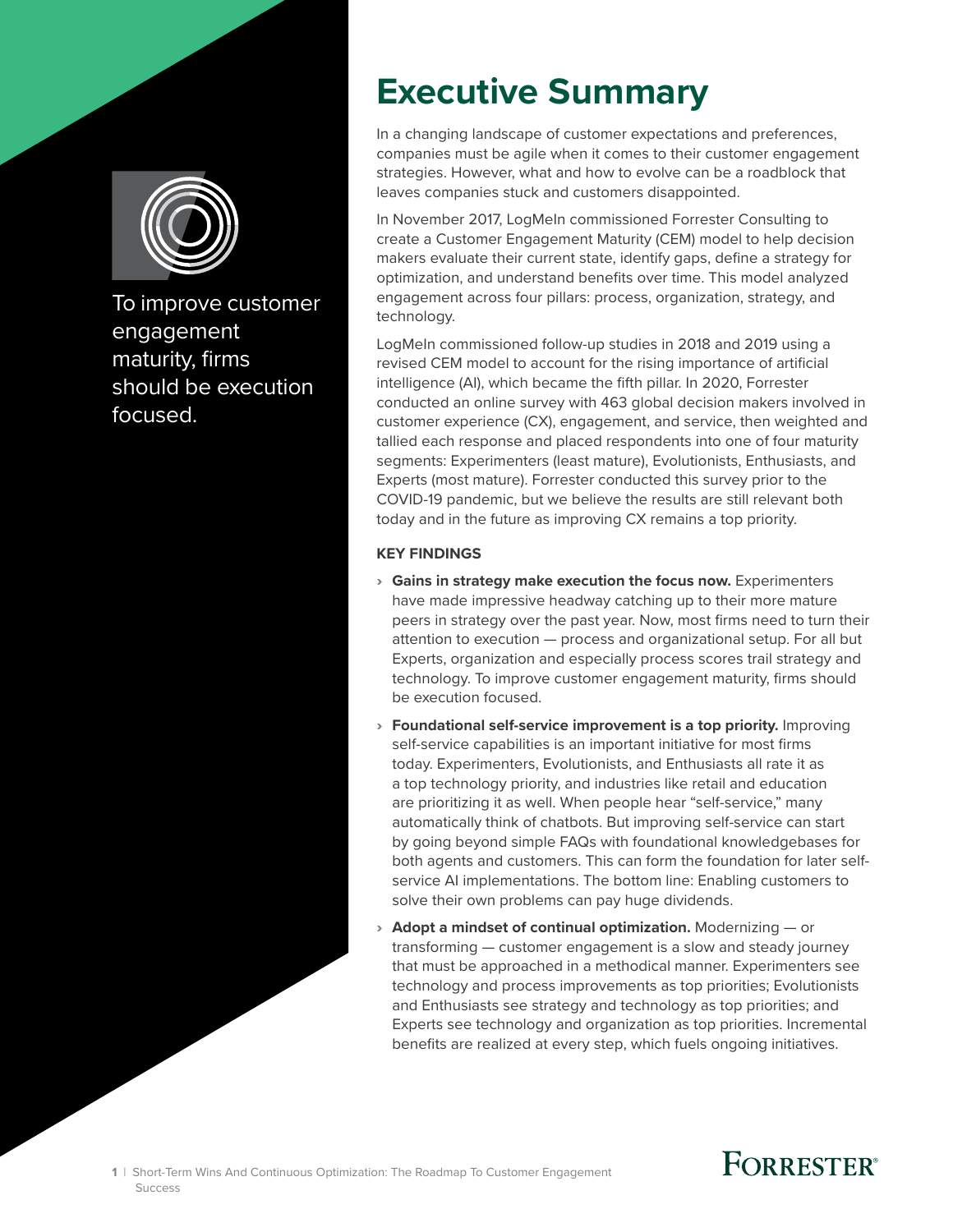## <span id="page-3-0"></span>The Customer Engagement Maturity Model

Customer expectations continue to evolve, and so too must customer engagement practices to meet key CX and business goals. As companies improve technology and strategy, they must shift priorities to best serve and retain customers, as well as grow revenues. To help companies understand how shifts in customer preferences and emerging technologies change their engagement strategy and priorities, we created a Customer Engagement Maturity model comprised of five pillars: process, organization, strategy, technology, and AI (see Figure 1). Scoring each category on a 4-point scale, we broke respondents into four maturity groups: Experimenters, Evolutionists, Enthusiasts, and Experts. By looking at year-over-year changes across the model, we can discover the top priorities and challenges that decision makers at each level maturity should account for as they build their firms' roadmaps for customer engagement.



#### **Figure 1**

#### **2020 Customer Engagement Maturity Model Categories**

| <b>Process</b>    | <b>Channel orchestration</b>                     |
|-------------------|--------------------------------------------------|
|                   | <b>Agent processes</b>                           |
| Organization      | Channels deployed                                |
|                   | Executive involvement                            |
| <b>Strategy</b>   | <b>Metrics</b>                                   |
|                   | Mobile strategy                                  |
| <b>Technology</b> | Agent workspace                                  |
|                   | Routing                                          |
|                   | Data used for personalization                    |
|                   | Self-service content and automated conversations |
|                   | Intelligence                                     |
| <b>AI</b>         | Al processes                                     |
|                   | Al organization                                  |
|                   | Al strategy                                      |
|                   | Al technology                                    |

Each capability is assigned four descriptions based on increasing maturity and scored on a scale of 1 to 4 ("Don't know" =  $\overline{0}$ ).

Source: A commissioned study conducted by Forrester Consulting on behalf of LogMeIn, January 2020

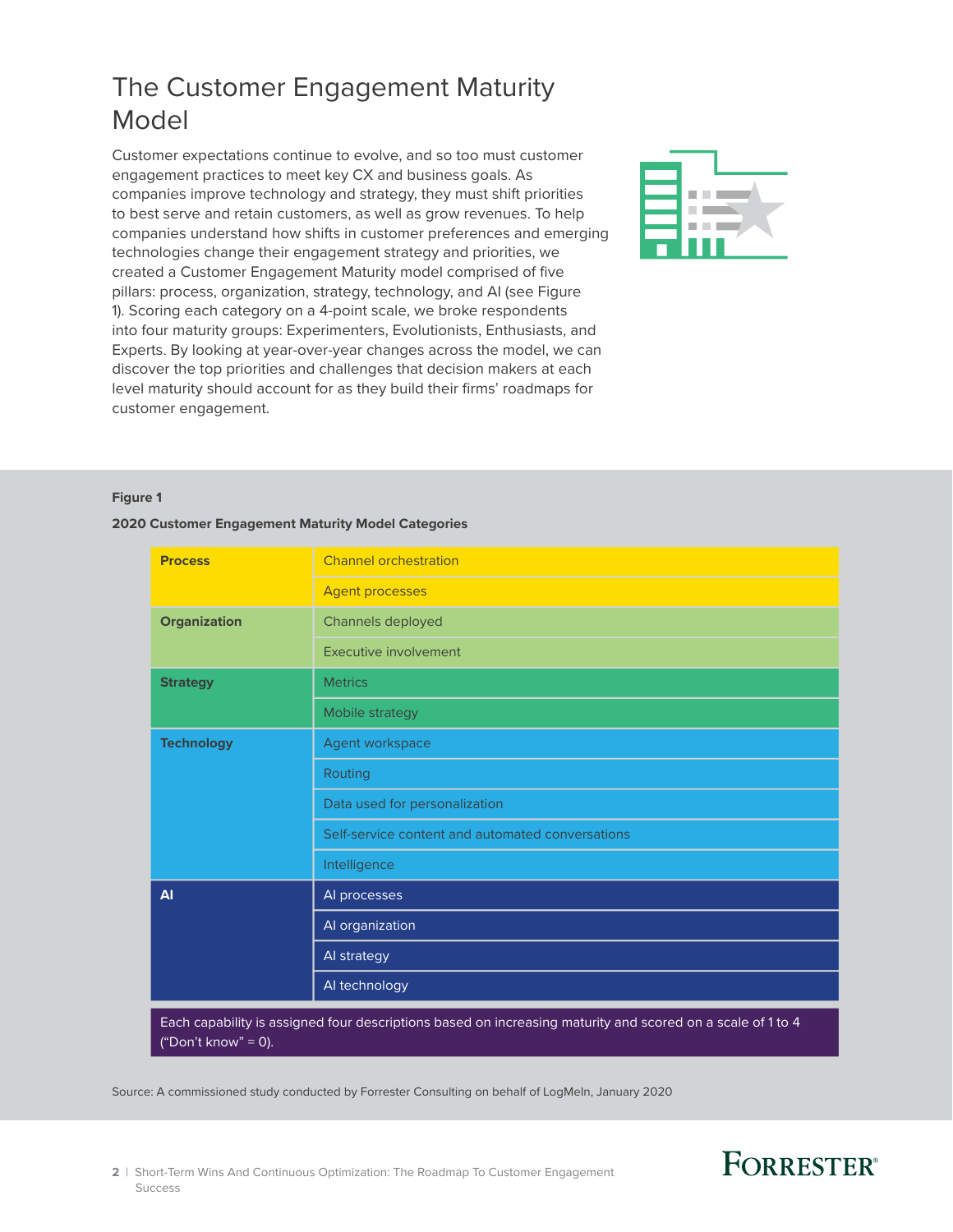## <span id="page-4-0"></span>Four Key Trends That Shape Customer Engagement In 2020

In January 2020, we surveyed 463 global customer experience and service decision makers regarding their customer engagement practices and maturity using our model. Comparing that to data collected for the 2019 report on the Customer Engagement Maturity model, we see lowermaturity Experimenters catching up to the pack as Experts at the top end continue to increase their lead (see Figure 2). Key year-over-year trends and changes will help companies inform their customer engagement roadmaps for 2020, from Experimenters to Experts.

### **TREND NO. 1: STRATEGY GAINS MADE, ESPECIALLY FOR EXPERIMENTERS**

Decision makers in our survey made significant year-over-year improvements at their firms in both their customer engagement metrics and their mobile strategies. Overall maturity scores for strategy rose 9 percentage points year over year. An examination of changes from the last survey shows:

› **Experts drive metrics improvements.** Over 60% of our survey respondents say they have incorporated CX metrics into a balanced scorecard or have placed special emphasis on CX metrics for their engagement measurement strategies. This indicates a pivot to an outside-in, customer-centric approach to engagement, rather than an inside-out, siloed operational approach. This will greatly benefit adopters as CX is now, and will be, the greatest point of competitive differentiation for customer engagement. However, Experts largely drove this the year-over-year improvement, with over 80% focusing on CX metrics. Experimenters are still far behind the pack: 40% are only using operational metrics to measure engagement success.

Decision makers in our survey made significant year-overyear improvements at their firms in both their customer engagement metrics and their mobile strategies.

#### **Figure 2**

|                 | <b>Experimenters</b><br>(Level 1) | <b>Evolutionists</b><br>(Level 2) | <b>Enthusiasts</b><br>(Level 3) | <b>Experts</b><br>(Level 4) |
|-----------------|-----------------------------------|-----------------------------------|---------------------------------|-----------------------------|
| <b>Process</b>  | 44%                               | 53%                               | 63%                             | 83%                         |
| Organization    | 40%                               | 59%<br>5                          | 69%                             | 89%<br>6                    |
| <b>Strategy</b> | 49%<br>17                         | 65%                               | 75%                             | 89%<br>6                    |
| Technology      | 48%<br>5                          | 63%                               | 71%                             | 84%                         |

**Averages By Engagement Maturity Groups** (Significant year-over-year changes indicated by arrows)

Base: 463 customer experience/engagement/service decision makers (manager+) Source: A commissioned study conducted by Forrester Consulting on behalf of LogMeIn, January 2020

# **FORRESTER®**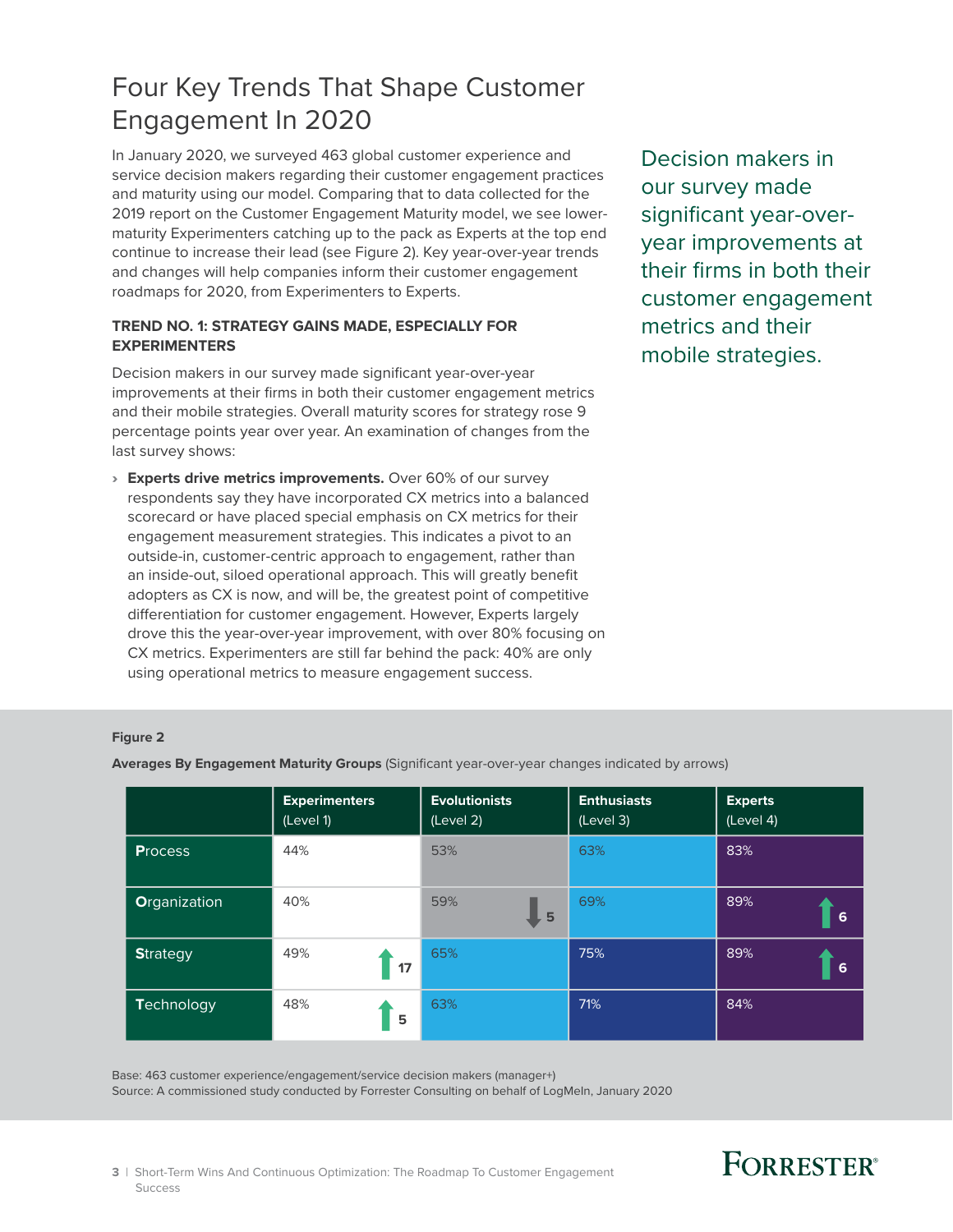- › **Mobile maturity rises across the board.** A third of the respondents we surveyed in 2020 consider their firms mobile-first in thinking and execution, up from just 11% in 2018. And nearly 75% say mobile is fully integrated into their companies' customer engagement (up from 45%). These gains highlight the rapid rise of mobile customer engagement but also suggest that mobile is now well-trodden ground for most companies today.
- › **Experimenters cover ground to catch up to the pack.** Fueled by major gains in their mobile maturity, Experimenters' average strategy score rose 17 percentage points year over year, up to 49%. In doing so, they have closed the gap between themselves and Evolutionists down to just 16 percentage points (from 32 in 2018). However, as previously indicated, Experimenters are still well behind with their metrics strategies, which must become a priority for the near future.

### **TREND NO. 2: COMPANIES SEES IMPROVEMENTS IN KEY ENGAGEMENT TECHNOLOGIES**

While average scores in the technology category remained relatively unchanged from 2018, several key technologies saw steady year-overyear improvements. These include:

- › **Self-service engagement.** Self-service engagement continues to see slow but steady gains in year-over-year maturity: 68% of respondents say they have options including FAQs, knowledgebases, and/or chatbots, based on text analysis and capable of agent escalation where appropriate. Lower-maturity companies drove most of the gains here, with the most significant gains made by Experimenters (+26 percentage points year over year). Valuing a customer's time is the most important facet of providing great customer service, which makes self-service a critical component of engagement at any maturity level.
- › **Agent workspace.** Two-thirds of respondents in 2020 say their agents can use a single workspace for all channels (up from 46% in 2018). Decision makers at lower-maturity companies saw the greatest improvement in their agent workspace capabilities, with 40% of Experimenters (up from just 16%) and 62% of Evolutionists (up from 36%) saying they are now using the same agent workspace for all channels. Agent workspace maturity leads to employee experience (EX) and CX gains as agents can focus on better serving customers.
- › **Inquiry routing.** Inquiry routing saw a slight increase at the top end, with 34% of respondents able to route inquiries dynamically based on rules and other interaction factors as well as queue length (up from 26%). Enthusiasts almost entirely drove this boost, with a nearly 20-percentage-point surge in their dynamic routing capabilities. Better capabilities for matching a customer's questions to an agent or resource capable of quickly resolving the issue in a satisfactory way translates directly to an improved customer experience.

Valuing a customer's time is the most important facet of providing great customer service, which makes selfservice a critical component of engagement at any maturity level.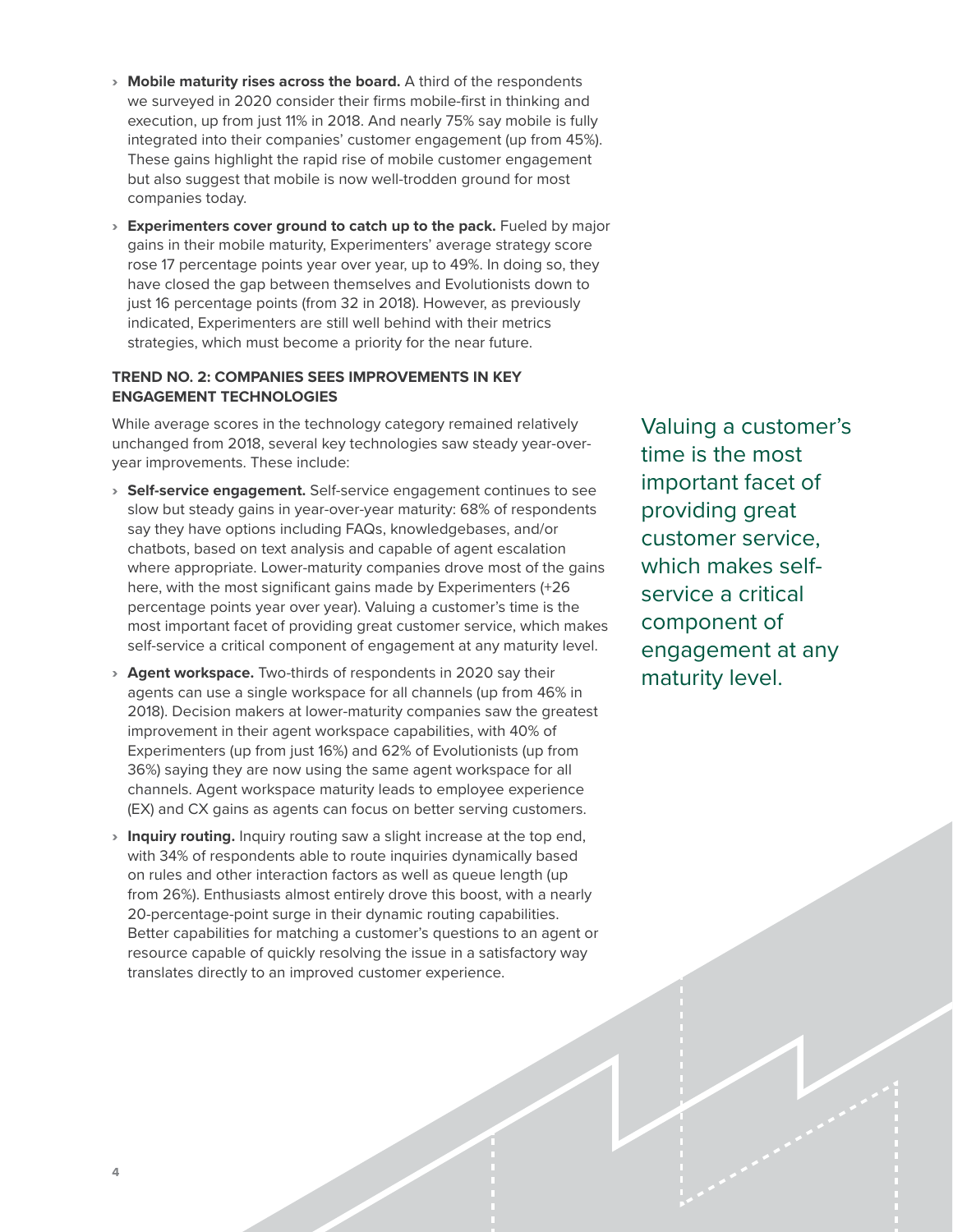#### **TREND NO. 3: CONSISTENT CHALLENGES ACROSS MATURITY EMERGE**

A few key challenges span all the maturity groups for process, organization, and technology. These include:

- › **High agent turnover.** Over half (56%) of respondents indicate that agent turnover is a top organizational challenge. This is the top ranked challenge across all maturity groups, as agent turnover is a product of the nature of the work and compensation. However, ease or difficulty of using technology can also contribute to agent turnover, making technologies like agent workspace, automation, and AI critical levers for solving this challenge.
- › **Outdated digital technologies.** Two-thirds of respondents say they are using outdated technology to support customers in digital channels, ranking either No. 1 or No. 2 in process challenges across all maturity groups. This challenge has been emerging over years as singlechannel technologies that were adopted years ago do not have the automation and AI capabilities that are available in best-of-breed solutions today.
- › **Consistent metrics across channels.** Sixty-eight percent of respondents say that they have inconsistent measures of success across channels, ranking either No. 1 or No. 2 in process challenges across all maturity groups. Customers expect to be able to use the channel and touchpoint of their choice and get consistent experiences. If companies don't have consistent ways to measure across all channels, they can't understand how well they meet this expectation.

#### **Figure 3**

**Consistent Challenges Across Maturity**



Base: 463 customer experience/engagement/service decision makers (manager+)

Source: A commissioned study conducted by Forrester Consulting on behalf of LogMeIn, January 2020

#### **5** | Short-Term Wins And Continuous Optimization: The Roadmap To Customer Engagement Success

# **FORRESTER**<sup>®</sup>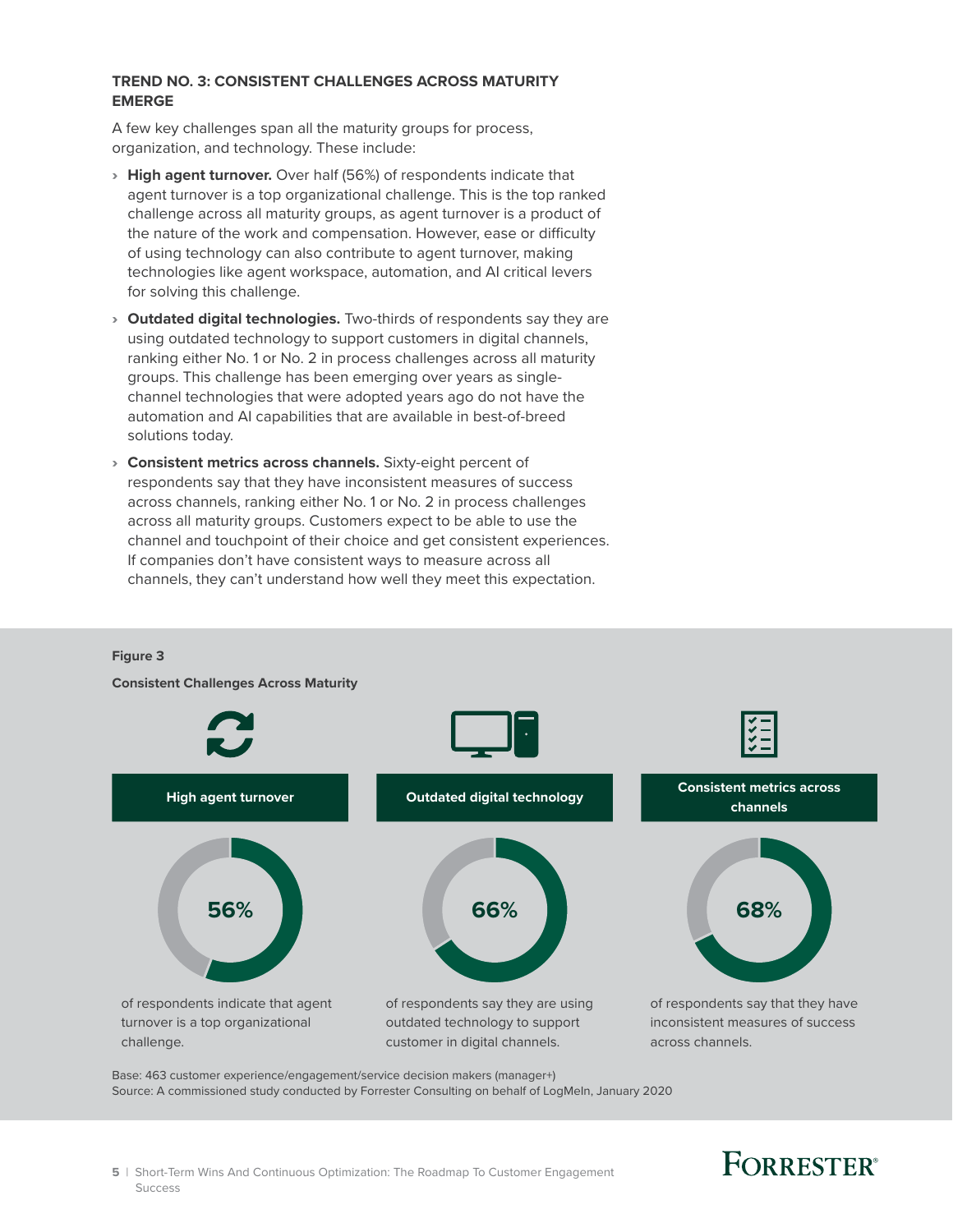#### <span id="page-7-0"></span>**TREND NO. 4: THE AI RACE HAS STARTED; IT'S TIME FOR COMPANIES TO HIT THE GROUND RUNNING**

Almost 60% of respondents in our 2020 survey say their firms are using AI for customer engagement. However, most of those companies are in early pilot mode — running proofs of concept and exploring a few use cases in small projects. Only a handful have coordinated strategies and standardized AI solutions to enable them. While mature customer engagement companies are more likely to have advanced AI capabilities, most respondents at all maturity levels are either not using AI at all or are in the nascent stages of AI development. This means that all companies are on roughly even footing when it comes to AI for customer engagement; Experimenters and Experts alike are just getting started. However, this may not be the case for long, as heavy investment in AI is on the horizon as many companies prioritize AI moving forward. Getting a few pilot programs running to build the business case for investment and showcase the value of customer engagement will be a critical next step to keep pace in the AI race.

# Customer Engagement 2020 Roadmaps

Customer engagement priorities and challenges are not one-size-fits-all. Where companies are on their maturity journeys can influence where they should focus the resources. Considering overarching CX trends for 2020, we identified the top priorities that each maturity group is focusing on this year.

### **EXPERIMENTERS**

Experimenters' gains in strategy maturity over the last year set the stage for new priorities in 2020. Experimenters in our survey rank technology (34%) and process (25%) as the top two areas of their practices most important to meet and exceed their engagement goals, followed closely by organizational setup (see Figure 4). Top priorities identified by Experimenters include:

› **Technology: inquiry routing and self-service automation.** With Experimenters improving agent workspace capabilities dramatically in 2019, the next area they are prioritizing is inquiry routing technologies. Today, nearly half of Experimenters say their firms are either using round-robin inquiry routing or, even worse, no routing logic at all. Implementing inquiry routing rules should be at the top of their to-do lists, allowing inquiries to be prioritized and rerouted based on the inquiry type, skill, and urgency.

If inquiry routing is not an issue, the next priority for Experimenters is improving self-service capabilities, which can be building blocks for larger-scale AI projects. The goal here is to break out of simple FAQ lists for self-service to include options like a searchable knowledgebase and/or simple chatbots. These can analyze incoming text from customers and select from automated answers based on text analysis or escalate to an agent if necessary. This deflects routine questions from agents, letting them focus on the more complex problems which can improve EX as well as save money. It also allows customers to potentially solve their issues without ever needing to speak to an agent, which can be preferred.

All companies are on roughly even footing when it comes to AI for customer engagement; Experimenters and Experts alike are just getting started.

Experimenters' selfservice goal is to break out of simple FAQ lists for self-service to include options like a searchable knowledgebase and/or simple chatbots.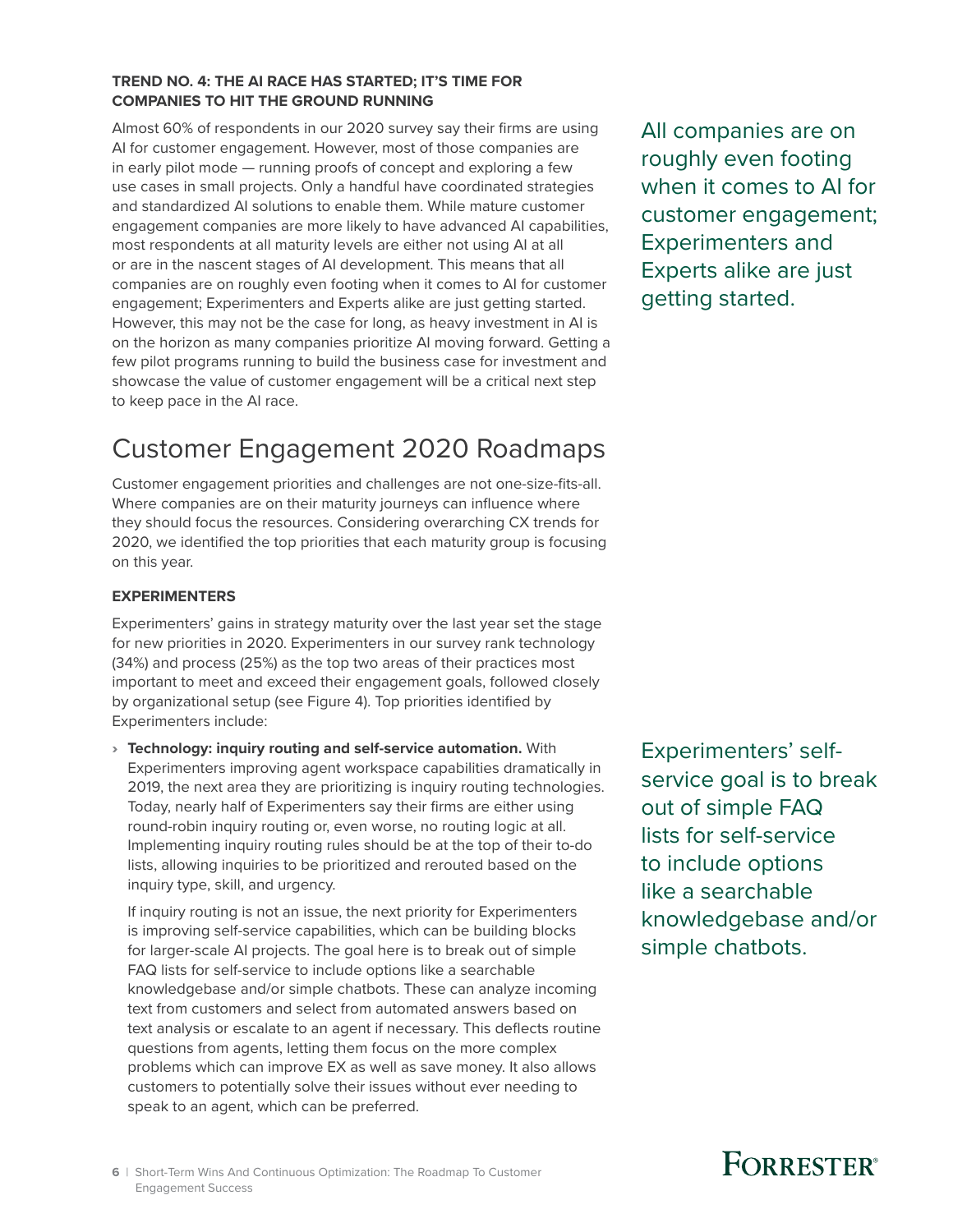| <b>EXPERIMENTERS</b> |                                                                                                                                                                                                                     |                                                                                                                                                                                                                                           |                |
|----------------------|---------------------------------------------------------------------------------------------------------------------------------------------------------------------------------------------------------------------|-------------------------------------------------------------------------------------------------------------------------------------------------------------------------------------------------------------------------------------------|----------------|
| <b>Technology</b>    | Improve self-service capabilities,<br>which can be building blocks for<br>larger Al projects.<br><b>Nearly half of Experimenters are</b><br>using either round-robin inquiry<br>routing or no routing logic at all. | <b>Break out of simple FAQ lists to</b><br>include options like a searchable<br>$\rightarrow$<br>knowledgebase or chatbot.<br><b>Prioritize inquiry rerouting</b><br>based on the inquiry type, skill,<br>$\rightarrow$ .<br>and urgency. |                |
|                      | <b>60%</b> of Experimenters are not<br>using AI for customer<br>engagement.                                                                                                                                         | <b>Develop</b> customer-facing or<br>internal AI pilots to prove the<br>value of AI to your organization.                                                                                                                                 | <b>Process</b> |
| Organization         | Over half of Experimenters do<br>not have a customer experience<br>leader who can go to bat for<br>them to support new customer<br>engagement initiatives.                                                          | <b>Partner</b> with a customer<br>engagement sponsor who can<br>justify, measure, and raise the<br>profile of initiatives to the<br>C-suite.                                                                                              |                |

Base: 463 customer experience/engagement/service decision makers (manager+) Source: A commissioned study conducted by Forrester Consulting on behalf of LogMeIn, January 2020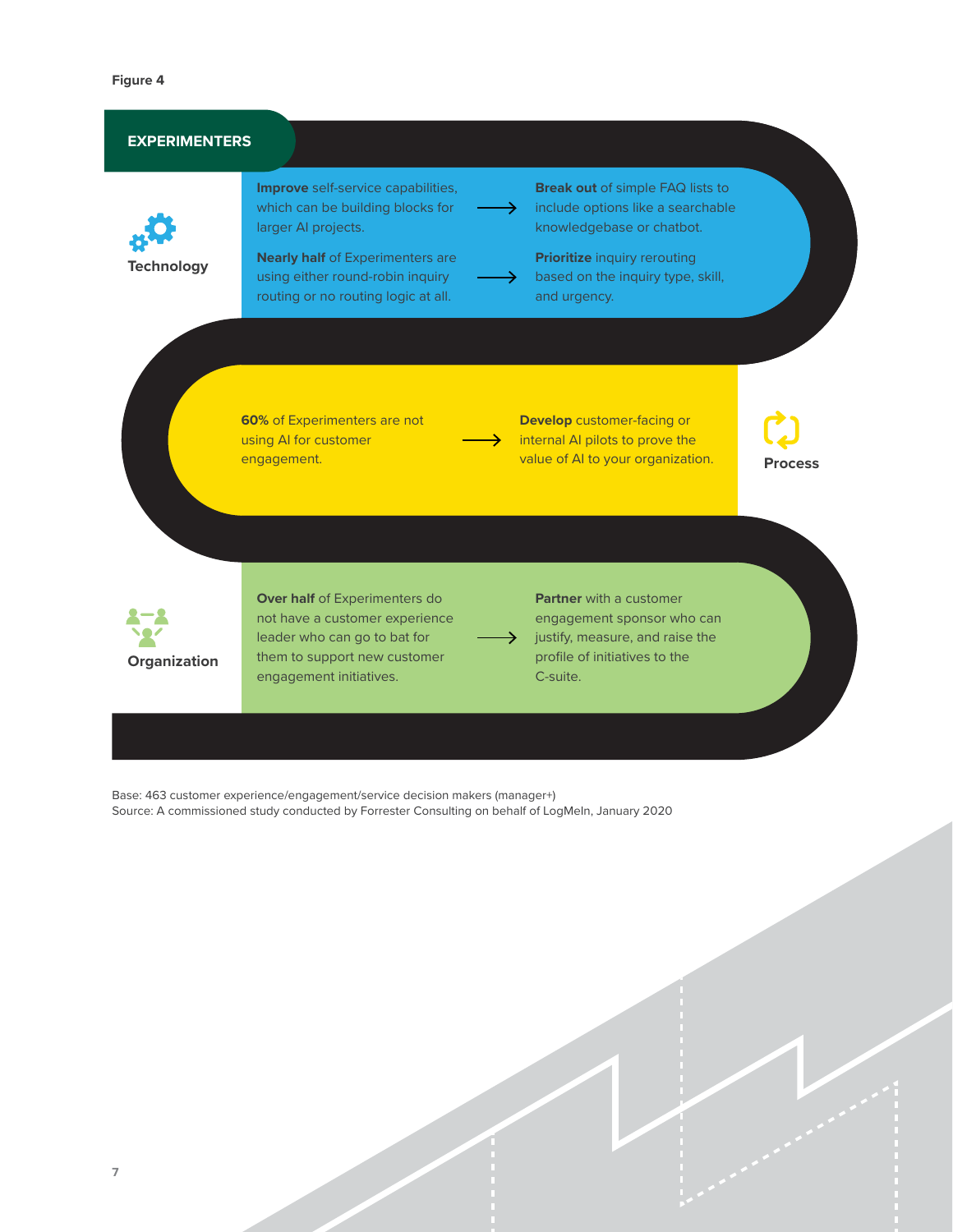- › **Process: lay the groundwork for coordinated AI implementation.** Sixty percent of Experimenters report their companies are not using AI for customer engagement. In contrast, 70% of Evolutionists we surveyed have started experimenting with AI, running proofs of concept or piloting AI with one or more groups in their organizations. This should be the goal for Experimenters whose firms have not yet started AI. Customer-facing self-service AI technologies like chatbots and intelligent knowledgebases are one set of initial use cases to pursue, but Experimenters could also opt for internal efficiency-driving use cases, like automated knowledge retrieval to aid agents in finding answers for customers quickly or automated inquiry routing to prove the value of AI. Both the internal and customer-facing use cases deliver improved customer experiences and offload task work from agents especially important with agent turnover being a top challenge.
- › **Organization: gain executive support to secure a place at the table.** Getting budget for new initiatives is another top challenge for Experimenters we surveyed. Over half of Experimenters do not have a CX leader who can go to bat for them to support new customer engagement initiatives. This means customer engagement is rarely on the company roadmap. A customer engagement sponsor who can justify initiatives and raise the profile of those initiatives to the C-suite is a critical component of success. Make sure you have a way to measure the success of early engagement pilots as a way of justifying the importance of your customer engagement investments.

#### **EVOLUTIONISTS**

Evolutionists surveyed see strategy (33%) and technology (32%) as the most important areas of their customer engagement practices (see Figure 5). Top priorities identified by Evolutionists include:

› **Strategy: improving metrics and going "mobile-first" top priority list.** A balanced scorecard of metrics for customer engagement that is consistent across channels is essential to meeting engagement and business goals. A little over half of Evolutionists surveyed measure both CX and internal operational metrics — a crucial first step for understanding how engagement is affecting both customers and agent experience, as well as the business. Making these metrics consistent across groups and channels is more difficult but equally important.

Improving mobile engagement is another strategic priority for Evolutionists we surveyed. Two-thirds of Evolutionists say that mobile is fully integrated into their customer engagement, which means the next is to move "mobile-first" in both thinking and execution.

› **Technology: self-service and AI are areas for improvement.** For the onethird of Evolutionists whose self-service is limited to FAQs, the priority should be additional options like knowledgebases and chatbots. For the 43% who have these options already, infusing machine learning (ML) into chatbots so they improve their answers over time and can support more complex inquiries is an important next step. Other AI technologies that Evolutionists can explore to improve their customer engagement include optimized routing and sentiment detection and automatic escalation in self-service. Self-service and AI technologies empower agents to better serve customers, a challenge that Evolutionists face today.

Evolutionists should work toward infusing AI into self-service, empowering agents to better serve customers.

# **FORRESTER**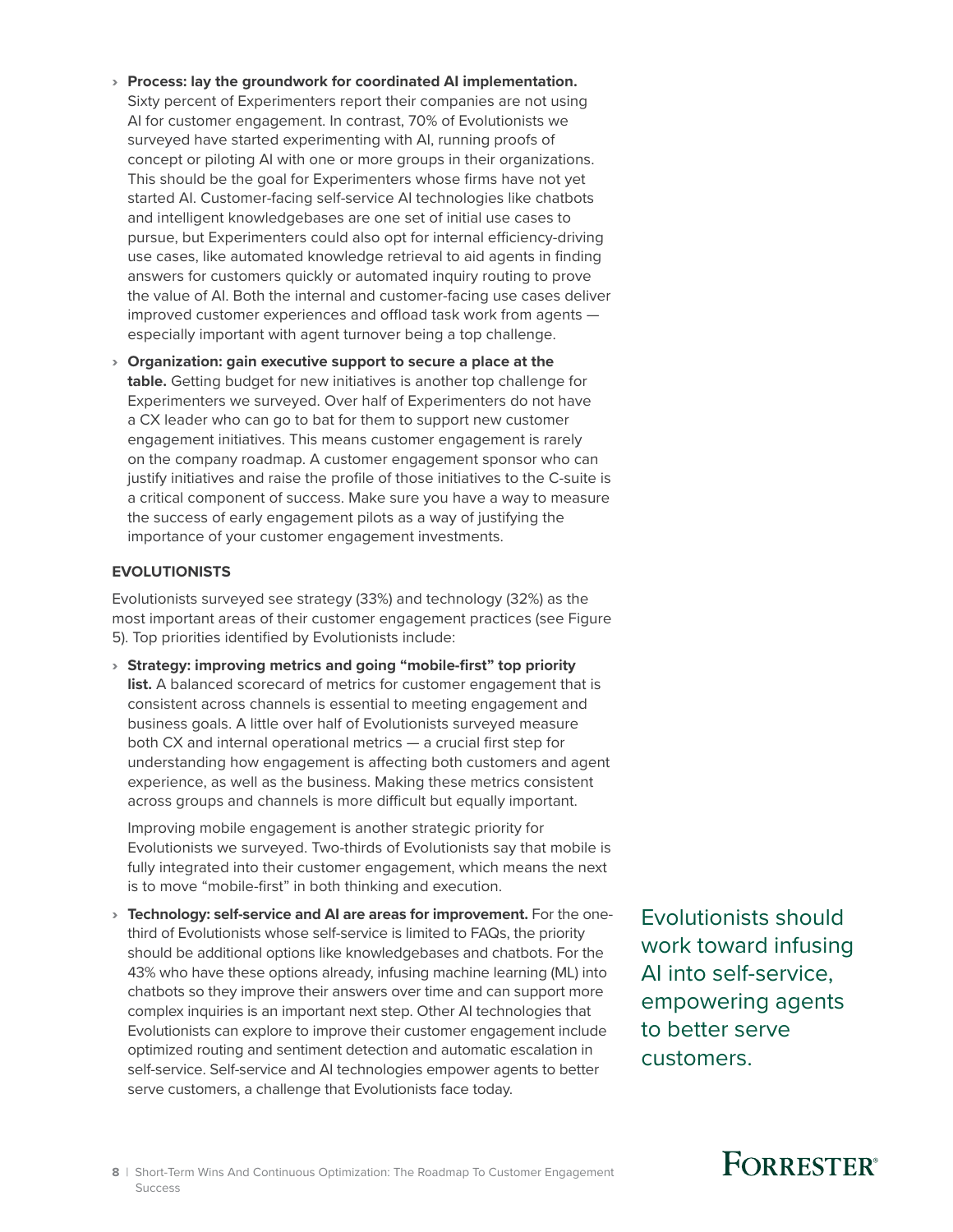| <b>EVOLUTIONISTS</b> |                                                                                                                                                                                                |                                                                                                                                                                                    |  |
|----------------------|------------------------------------------------------------------------------------------------------------------------------------------------------------------------------------------------|------------------------------------------------------------------------------------------------------------------------------------------------------------------------------------|--|
| <b>Strategy</b>      | <b>52%</b> of Evolutionists measure<br>both customer experience and<br>internal operational metrics.<br>Improve mobile engagement:<br>become "mobile-first" in both<br>thinking and execution. | <b>Balance</b> your scorecard with<br>internal and customer-facing<br>metrics if you have not already.<br>Make sure they are consistent<br>across channels and groups.             |  |
|                      | <b>For the 1/3 of Evolutionists whose</b><br>self-service is limited to FAQs<br>For the 43% who have diverse<br>self-service options available                                                 | <b>Add</b> additional options like<br>knowledgebases and chatbots.<br>Infuse machine learning into<br><b>Technology</b><br>chatbots so they can support<br>more complex inquiries. |  |
| Organization         | <b>50%</b> of Evolutionists say<br>improving executive support is<br>their top priority for<br>organizational improvement.                                                                     | <b>Improve</b> exec support through<br>proving the business value of<br>customer engagement on<br>retention and top-line revenue.                                                  |  |

Base: 463 customer experience/engagement/service decision makers (manager+) Source: A commissioned study conducted by Forrester Consulting on behalf of LogMeIn, January 2020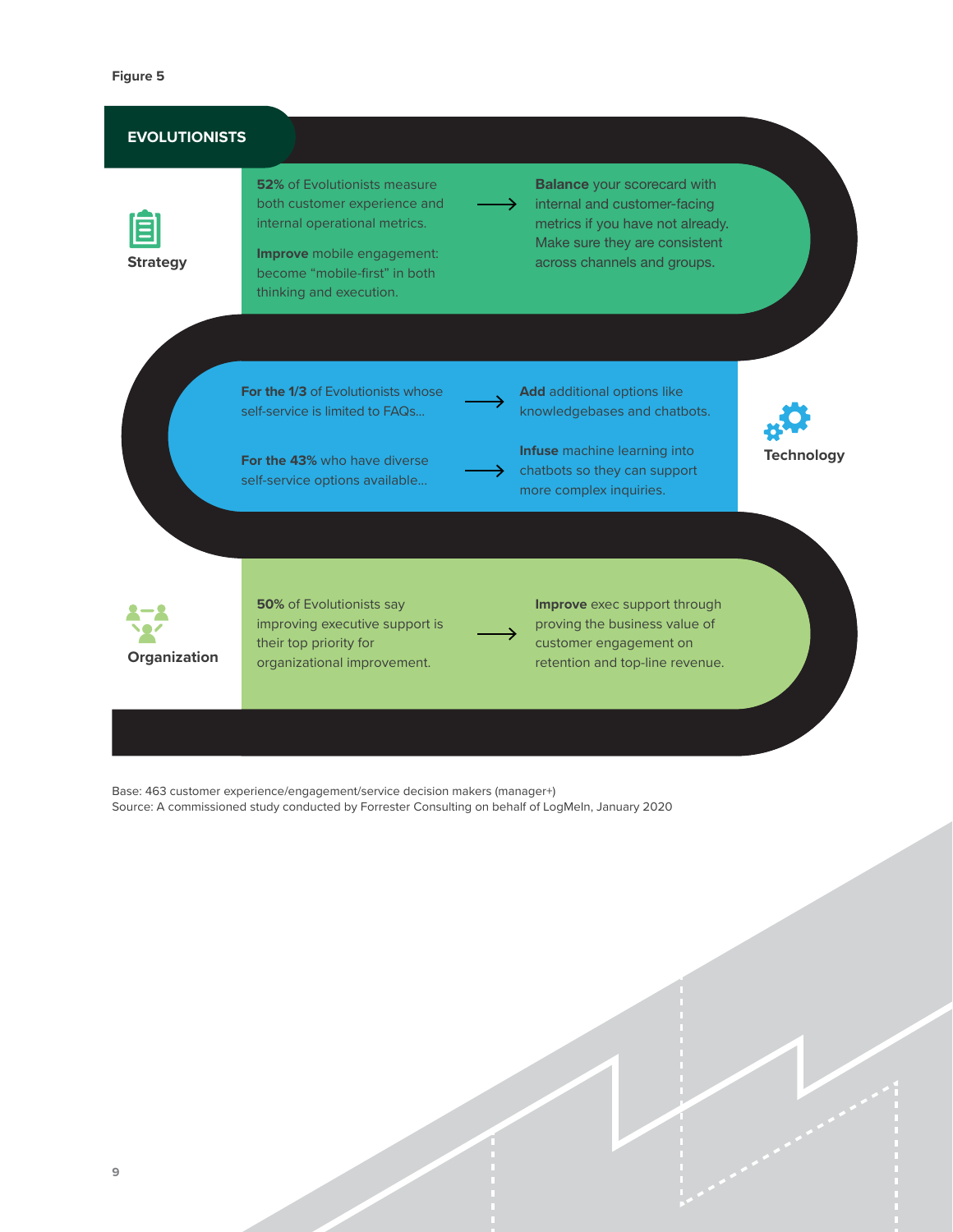› **Organization: proving the value of customer engagement to the C-level.** While organizational improvement is less of a priority for Evolutionists, getting budget for initiatives is still a challenge for many. For this reason, 50% of Evolutionists say improving executive support is their top priority for organizational improvement. Almost all Evolutionists have seen success from initial projects and have the awareness of the C-suite, but fewer than one in three says that their customer engagement leader reports to the C-level. An issue that firms must solve is proving the business value of engagement on customer retention and top-line revenue. The solution ties back into improving metrics, another top priority for Evolutionists.

#### **ENTHUSIASTS**

Like Evolutionists, Enthusiasts we surveyed rate strategy (31%) and technology (30%) as the most important areas for their customer engagement practices, with some overlapping priorities between the two groups (see Figure 6). However, the roadmap for enthusiasts differs based on what they have achieved versus Evolutionists today. Enthusiast priorities include:

- › **Strategy: advanced measurement techniques.** Almost half of Enthusiasts (44%) say improving metrics is their top strategic priority for 2020. More than three in four Enthusiasts say they have a balanced scorecard of CX and operational metrics, so the next step is to understand how these metrics relate to one another and use that to better understand their CX performance — for example, understanding how handle times impact Net Promoter Sores and in turn relate to agent satisfaction.<sup>1</sup> The goal here is to link customer-related goals like retention and satisfaction to business goals like sales conversion and revenue.
- › **Technology: adding AI technologies and expanding self-service options.** Building a comprehensive suite of AI technologies that are managed through a centralized service is a high priority for Enthusiast decision makers. Almost all of the Enthusiasts using AI today say they are using AI as discrete technologies that may or may not have been vetted by IT. Standardizing here is an important next step. Expanding AI technologies can also help Enthusiasts improve their self-service capabilities, infusing machine learning into chatbots so they improve their answers over time and can support more complex inquiries. Just one in four Enthusiasts has this today.
- › **Organization: expanding support for digital channels.** A top challenge for Enthusiasts today is their inability to expand their digital channels due to inflexible architecture. For this reason, only 16% of enthusiasts have fully expanded their digital channels for customer interaction. They run the risk of not connecting with customers on channels of preference, and this risk grows as digital touchpoints expand. In the current environment where business and engagement are increasingly digital, meeting customers on the channels of their choice is a critical short- and long-term priority. Flexible architecture is key to quickly bringing new digital channels online and connecting them to best serve customers.

Building a comprehensive suite of AI technologies that are managed through a centralized service is a high priority for Enthusiast decision makers.

In the current environment where business and engagement are increasingly digital, meeting customers on the channels of their choice is a critical shortand long-term priority.

# **FORRESTER**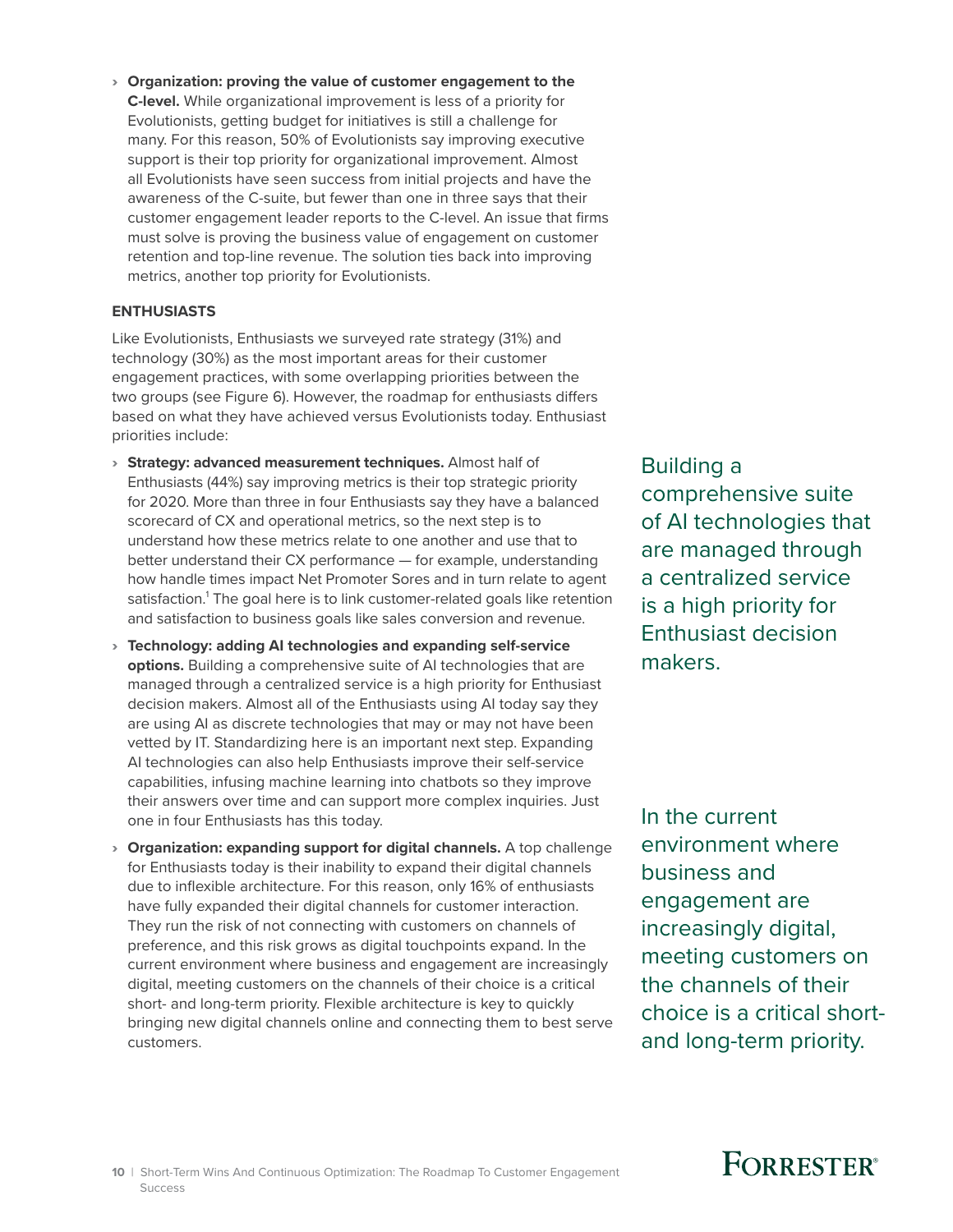#### **ENTHUSIASTS**



**44%** of Enthusiasts say that improving metrics is their top strategic priority for 2020.

**Understand** how metrics are related and enable that to better understand CX performance; find the connection between customer-related goals to business goals.

**Almost** all Enthusiasts using AI say they are using it as discrete technologies, which may or may not have been vetted by IT.



**Build** a comprehensive suite of AI technologies that are centrally managed. Standardization is important.





**Only 16%** of Enthusiasts have fully expanded their digital channels for customer interaction.

**Expand** digital channel to meet customers on the channel of their choice. Flexible architecture is key to bringing new connected channels online.

Base: 463 customer experience/engagement/service decision makers (manager+) Source: A commissioned study conducted by Forrester Consulting on behalf of LogMeIn, January 2020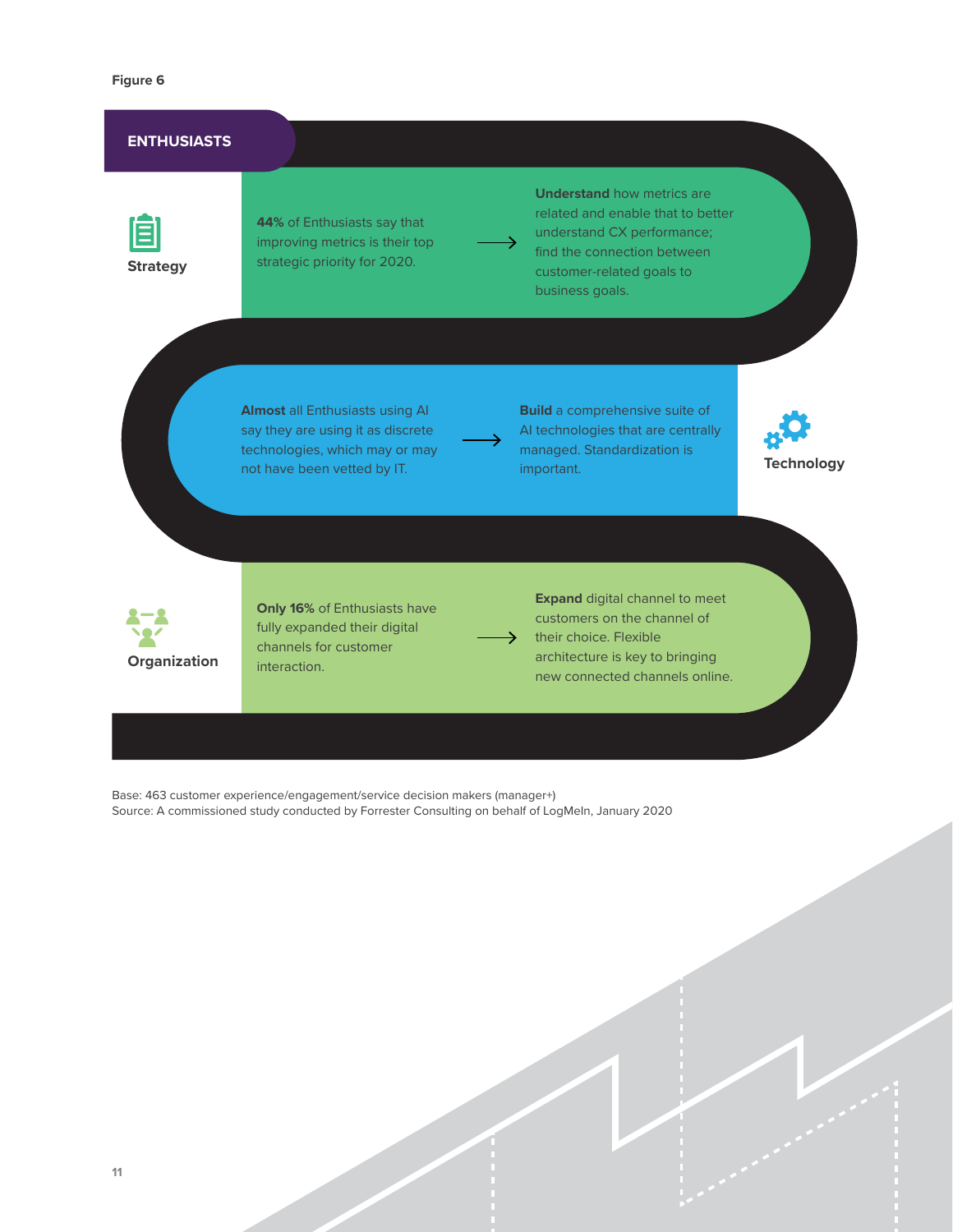#### **EXPERTS**

Experts see technology (32%) and organization (27%) as the most important pillars of their customer engagement practices (see Figure 7). Their roadmap for 2020 focuses on expanding AI capabilities and building a support structure to effectively enable that. Top priorities include:

› **Technology: building out a full complement of AI technologies.** Even more than Enthusiasts, Experts' top technology priority is adopting a set of AI technologies that spans automation, cognition, and learning and embedding those technologies throughout their customer engagement practices. Most Experts' firms are still using discrete AI solutions. Experts can solve their top challenges, like escalating costs and agent fatigue due to a lack of automation, by infusing existing processes with the right AI technologies that automate and aid easier or clerical tasks, helping agents do their jobs better and focus on work that fulfills purpose.

Interestingly, Experts' next technology priority is improving inquiry routing — improving dynamic routing and rerouting based on multiple factors, as well as managing agent concurrency based on the difficulty of the engagement. Again, AI is a critical component of dynamic routing, automating assignment based on rules.

- › **Organization: a central organization to support AI and continue to raise the profile of customer engagement.** The top two organizational priorities for Experts are improving executive support for customer engagement and building a stronger AI organization. Most Experts say that their AI projects are IT led and lack a centralized cross-department organization to coordinate and execute AI initiatives. Building out an AI center of excellence will be critical for managing a diverse array of AI projects and technologies designed to deliver both CX and internal operational gains. Proving the value of these initiatives will raise the profile of customer engagement to the organization, so it again will be crucial to measure these projects and articulate their benefits.
- › **Strategy: creating a holistic AI customer engagement strategy.** The final step in implementing an AI center of excellence is designing a comprehensive AI strategy to execute upon. This strategy must prioritize both customer-facing and operational efficiency use cases, tie back to business goals, and accurately measure the results to determine project success. Doing this successfully requires significant input from the business and customer engagement stakeholders, which is why building a centralized AI organization is an important priority upfront.

For Experts, a comprehensive AI strategy must prioritze both customer-facing and operational efficiency use cases, tie projects back to business goals, and accurately measure results to determine project success.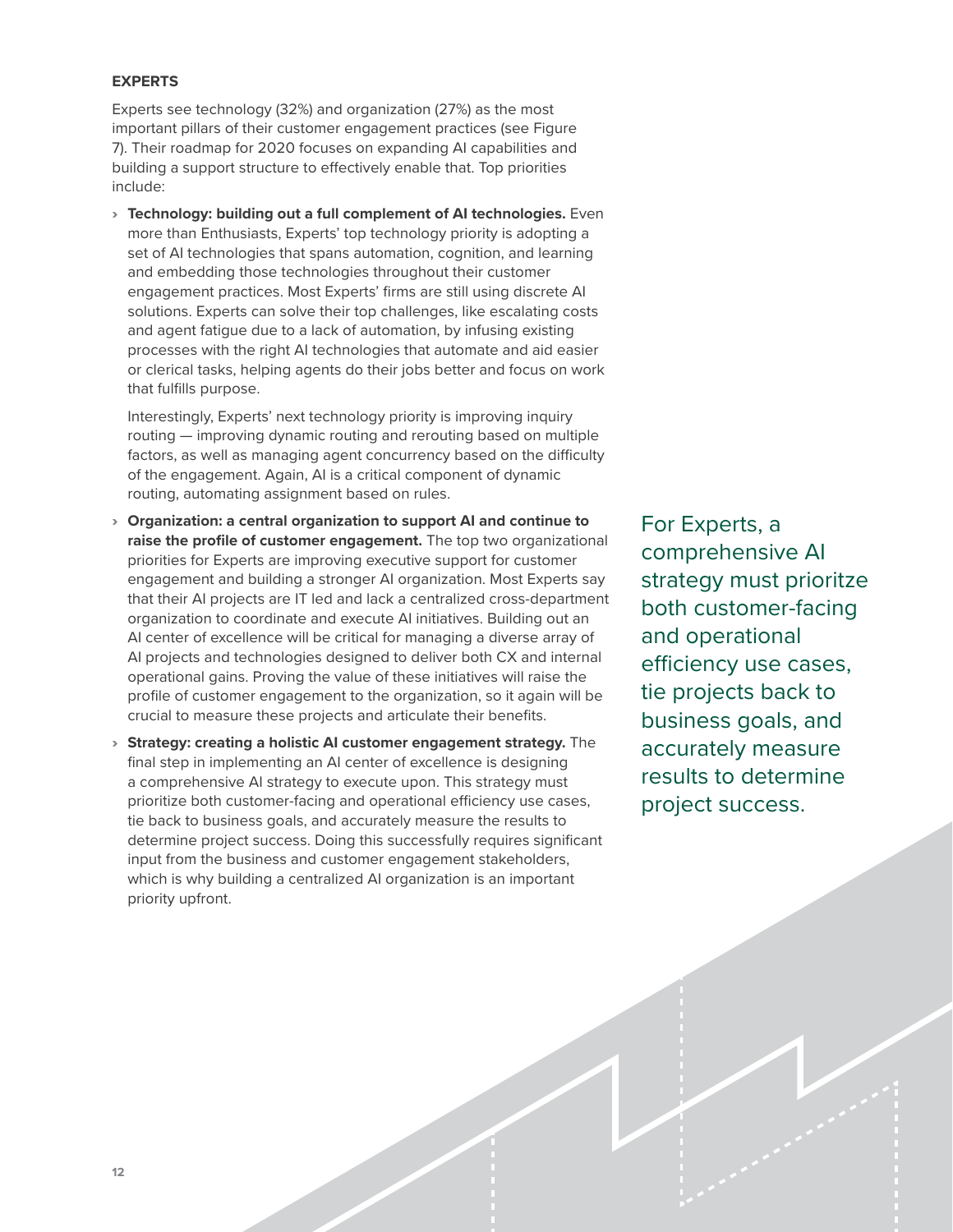#### **Figure 7**



Base: 463 customer experience/engagement/service decision makers (manager+) Source: A commissioned study conducted by Forrester Consulting on behalf of LogMeIn, January 2020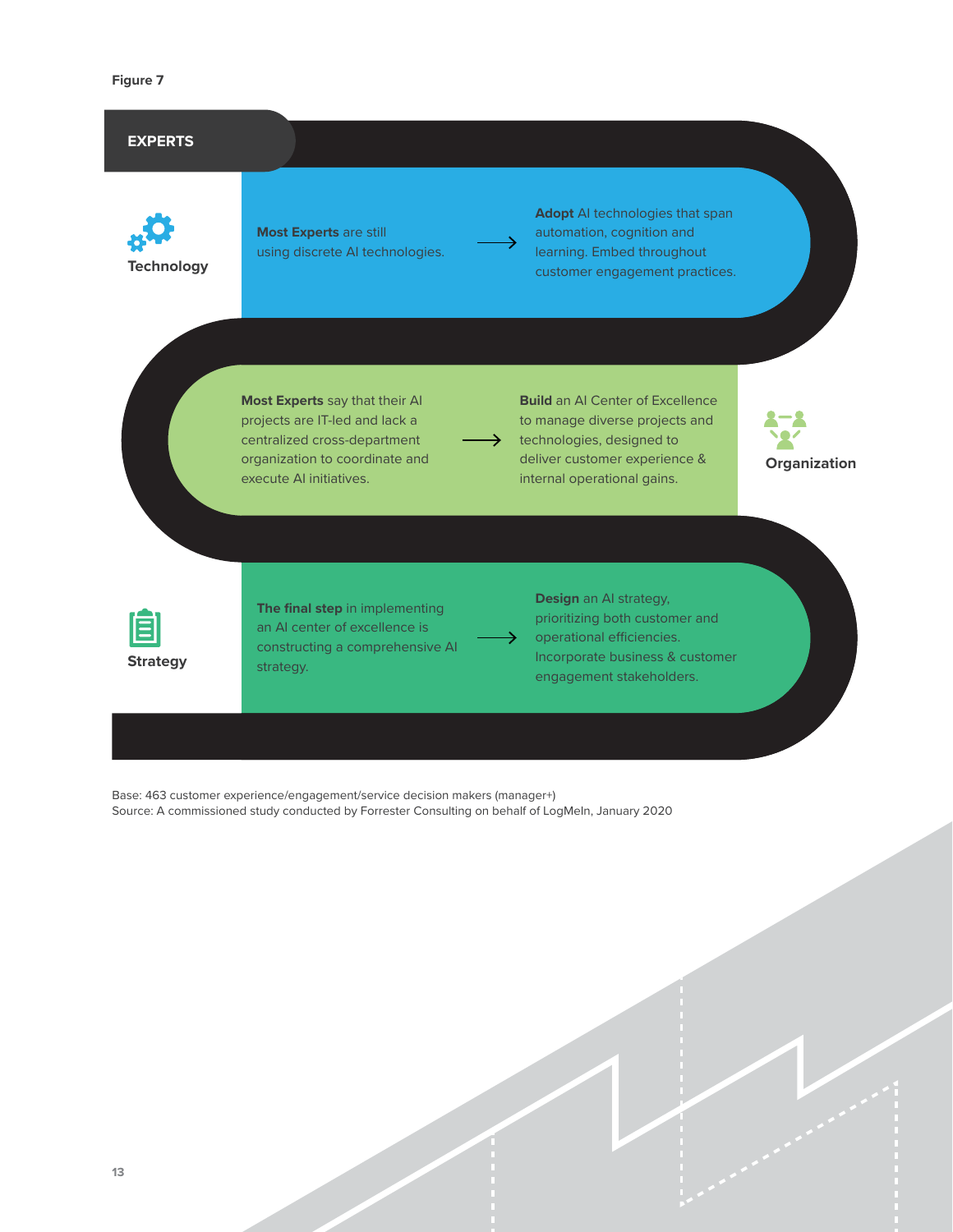#### **CUSTOMER ENGAGEMENT PRIORITIES VARY BY INDUSTRY AS WELL**

Customers' preferred methods of engagement can vary widely from business to business. And new technologies and innovations are enabling customers to interact with companies in some industries digitally where previously they could not before. As a result, customer engagement roadmaps can vary by industry as well as by engagement maturity. Some of these variations include the following:

- › **Tech priorities can vary by industry.** The pillar with the most variability by priority is technology. Education and retail decision makers say their top technology priority is expanding self-service. Technology leaders are prioritizing proactive engagement. Financial services and insurance decision makers are focused on prioritizing improving inquiry routing capabilities. Telecom, travel, contact centers, and consumer manufacturing respondents are all prioritizing AI solutions.
- › **Financial services and insurance prioritize strategy over technology.** All the respondents we surveyed, regardless of industry, say technology is the most important pillar of their customer engagement practices, with the exception of financial services and insurance, whose respondents say strategy is the most important. They are prioritizing improving customer metrics as their top strategic priority. Other industries' top strategic priority is to create an improved AI strategy.
- › **Retail is focused on expanding digital channels as an organizational priority.** Decision makers in the retail industry say their companies are prioritizing improving their organizational structures, ranking it second most important to technology overall. And while respondents in other industries rank improving executive support as their most important organizational priority, retail respondents rank expanding digital channels as their top priority. This is driven by a shift in how customers want to interact with retailers, which is increasingly through apps and mobile, especially in the current climate of physical distancing.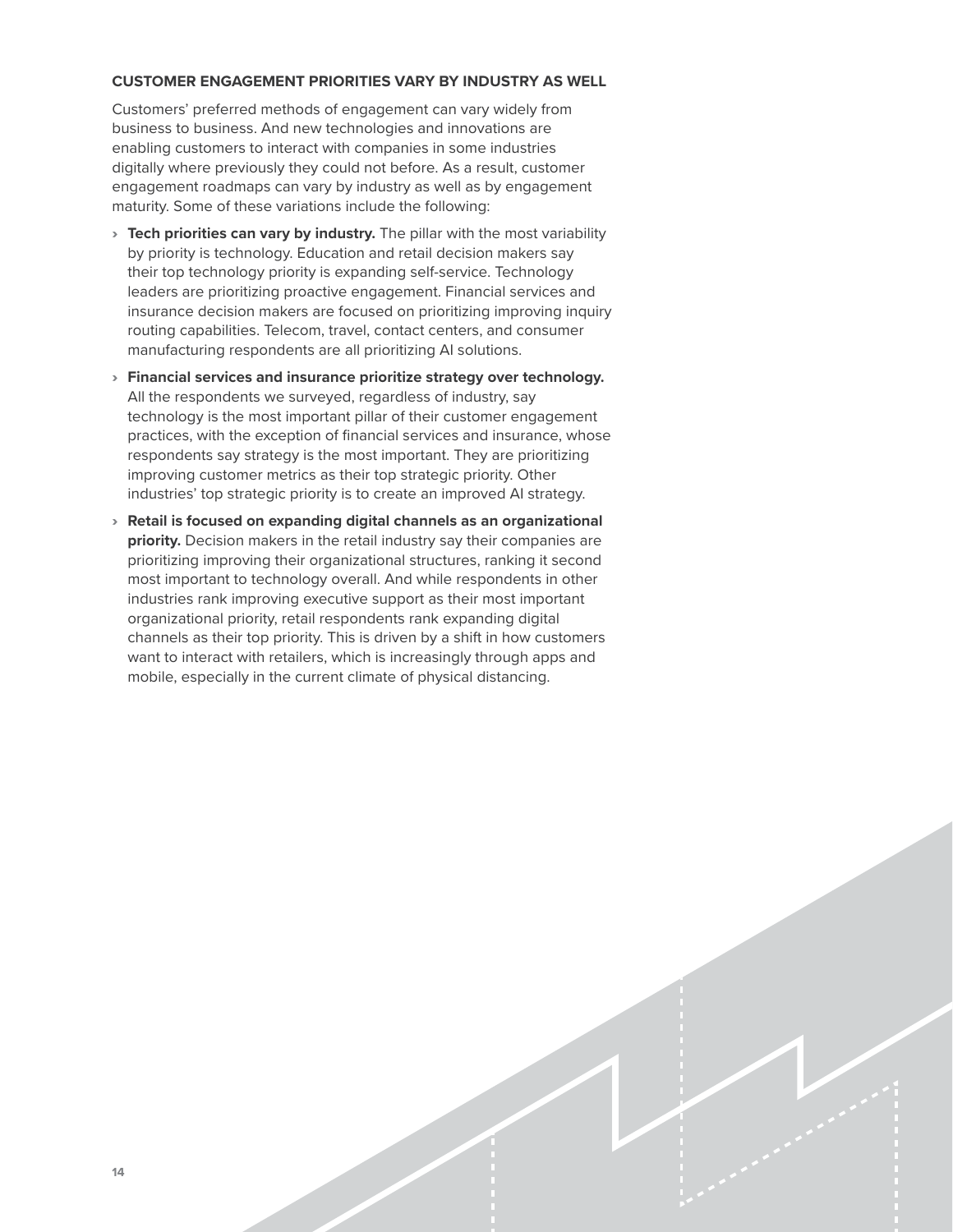<span id="page-16-0"></span>An Effective Engagement Strategy Is Rooted In Smart Engagement **Technologies** 

High agent turnover, lack of agent empowerment to serve customers, and agent fatigue — all consistent challenges with customer engagement practices today — are symptoms of inefficient agent technologies. Twothirds of survey respondents rank outdated digital technologies as a top five technology challenge for their organizations. A technology refresh is an important part of the 2020 engagement roadmap — highlighted by the priority that all maturities have given to expanding AI in their organizations. Infusing agent technologies with AI and ML capabilities can (see Figure 8):

- › **Increase agent satisfaction.** Access to technologies that support agents is the No. 1 way that organizations are increasing agent satisfaction. Seventy-two percent of respondents say they have increased satisfaction this way. A further 64% say empowering their agents to serve customers and make decisions has helped increase agent satisfaction. AI can help agents make decisions while cutting down on the amount of routine task work they have, giving them more time and capabilities to better serve customers.
- › **Improve customer experience.** Half of respondents surveyed say they have increased customer satisfaction by using new technologies like AI. AI capabilities help reduce the friction in customer journeys and allow customers to self-serve via chatbots and knowledgebases. AI also helps agents be more productive and efficient, allowing them to deliver personal, and in-context, service and proactively engage with customers at points of friction or opportunity — leading to targeted, personal customer experiences at every step of their journey.<sup>2</sup>
- › **Drive increased revenue.** Sixty percent of survey respondents say new technologies like AI have helped them drive increased revenue. Automation and AI-infused solutions help agents provide better customer experiences, which in turn drives customer retention and increased customer value. Better proactive engagement driven by AI and ML can also drive revenue and conversion.



#### **Figure 8**

**Companies Use New Technologies Like AI To Improve:**



Base: 463 customer experience/engagement/service decision makers (manager+) Source: A commissioned study conducted by Forrester Consulting on behalf of LogMeIn, January 2020

#### **15** | Short-Term Wins And Continuous Optimization: The Roadmap To Customer Engagement Success

# **FORRESTER**<sup>®</sup>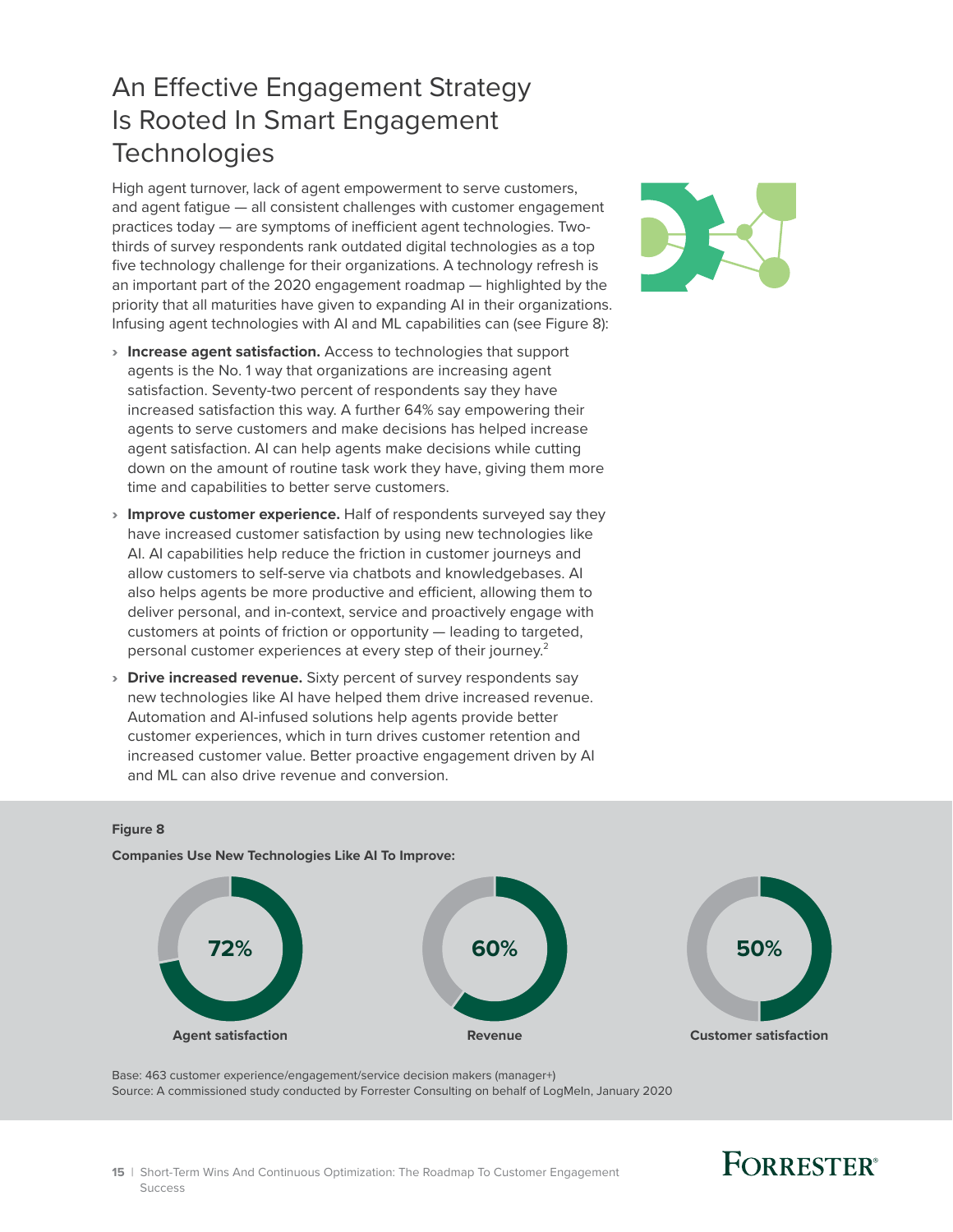# <span id="page-17-0"></span>**Key Recommendations**

Today's customers hold the power in business relationships. Customers have more choices of brands to engage with, products to purchase, communication channels, and touchpoints. What they don't have is more time. They want friction-free engagement, delivered over the channel of their choice, in a highly personal way, and in context of where they are on their journeys, with a full understanding of who they are, their prior interaction, and transaction history.

Companies must meet these customer expectations to garner their satisfaction and long-term loyalty to the brand. Great customer engagement drives customer retention, enrichment, and advocacy all of which have a quantifiable, positive impact to top-line revenue. $3$ Yet, with the explosion of communication channels and touchpoints, companies struggle even more to deliver upon customer expectations.

Great customer engagement rests on the systematic adoption of AI and automation, in conjunction with agents working together to exploit each of their unique strengths. AI and automation offloads routine repetitive tasks from customer-facing personnel, allowing them to focus on valueadded interactions that build and nurture customer relationships ultimately translating into increased customer retention and revenue.

Forrester's in-depth survey of global customer experience and service decision makers yielded several important recommendations:



### **Increase operational agility to keep pace with customer changing**

**engagement preferences.** Customers contact companies at an increased rate, over a greater number of channels, than in the past. They are also using digital and social channels from their daily lives to now engage with companies. Companies must react to this rising tide of engagement by using AI and automation to handle reproducible work, allowing customerfacing personnel to focus on more complex interactions.



**Invest in AI to deliver better customer experiences.** The technologies falling under the AI umbrella offload administrative work for agents and make operations more effective. They arm agents with the right content, data, next steps, and insights to better personalize interactions and serve customers — all of which drive customer retention and revenue. AI is a transformative technology that will impact the nature of work, including customer service operations. AI addresses reproducible work, allowing agents to focus on more complex interactions that may also require an emotional connection with your customers. This means that the type of work that your agents are responsible for will change as you mature your AI operations.

# **FORRESTER®**

**16** | Short-Term Wins And Continuous Optimization: The Roadmap To Customer Engagement Success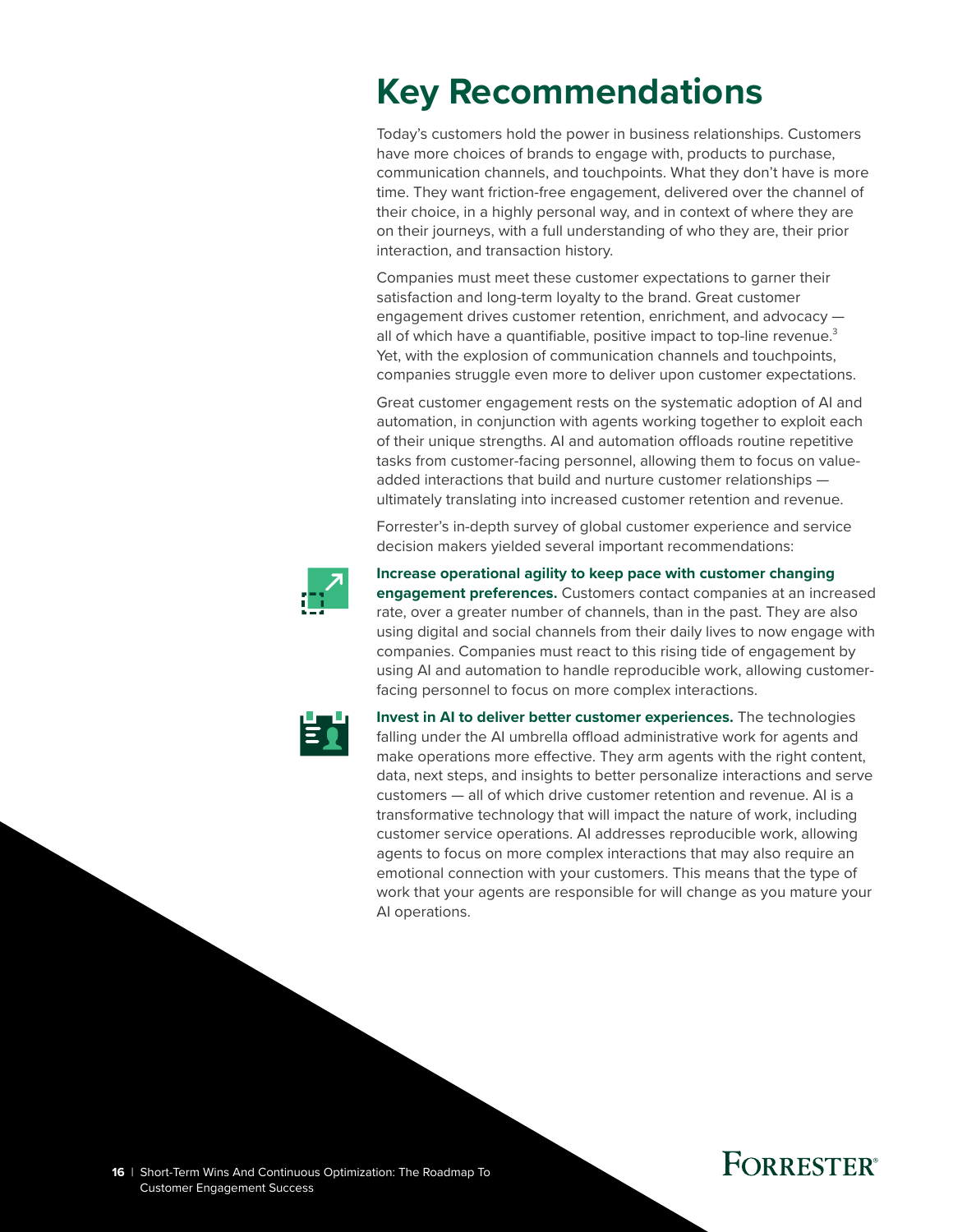

**Start planning on how your workforce will evolve.** AI will impact the nature of every single job in customer service. As you mature self-service, for example, you may require fewer generalists and tier 1 agents. Your higher-skilled agents will receive an increased number of inquiries that may take longer to resolve and may require new training. New jobs will also open up, such as jobs to supervise chatbots or craft chatbot dialogs. Predict the change of new jobs and see if some job losses can be turned into opportunities. For example, tier 1 agents can be easily transitioned to managing and optimizing the performance of customer-facing chatbots.



**Invest in training, tools, and new metrics for agent success.** As automation evolves and transforms jobs in the contact center, agents will need both training and tools to be effective in this new workforce paradigm. Your agents may need advanced skills or subject matter expertise to work on more difficult inquiries. Understand and level up your agents with the right coaching and training. Along with training, new tools can also make agents happier and more effective. Capabilities like enhanced context and visualization, improved knowledge retrieval and integration, and AI can allow agents to do higher-level work and improve agent productivity and CX. Also, refocus your measurement program on customer-centric metrics like quality of delivered service instead of purely operational efficiency metrics, as this will help pivot your organization to be more customer-centric.

**17** | Short-Term Wins And Continuous Optimization: The Roadmap To Customer Engagement Success

### **FORRESTER®**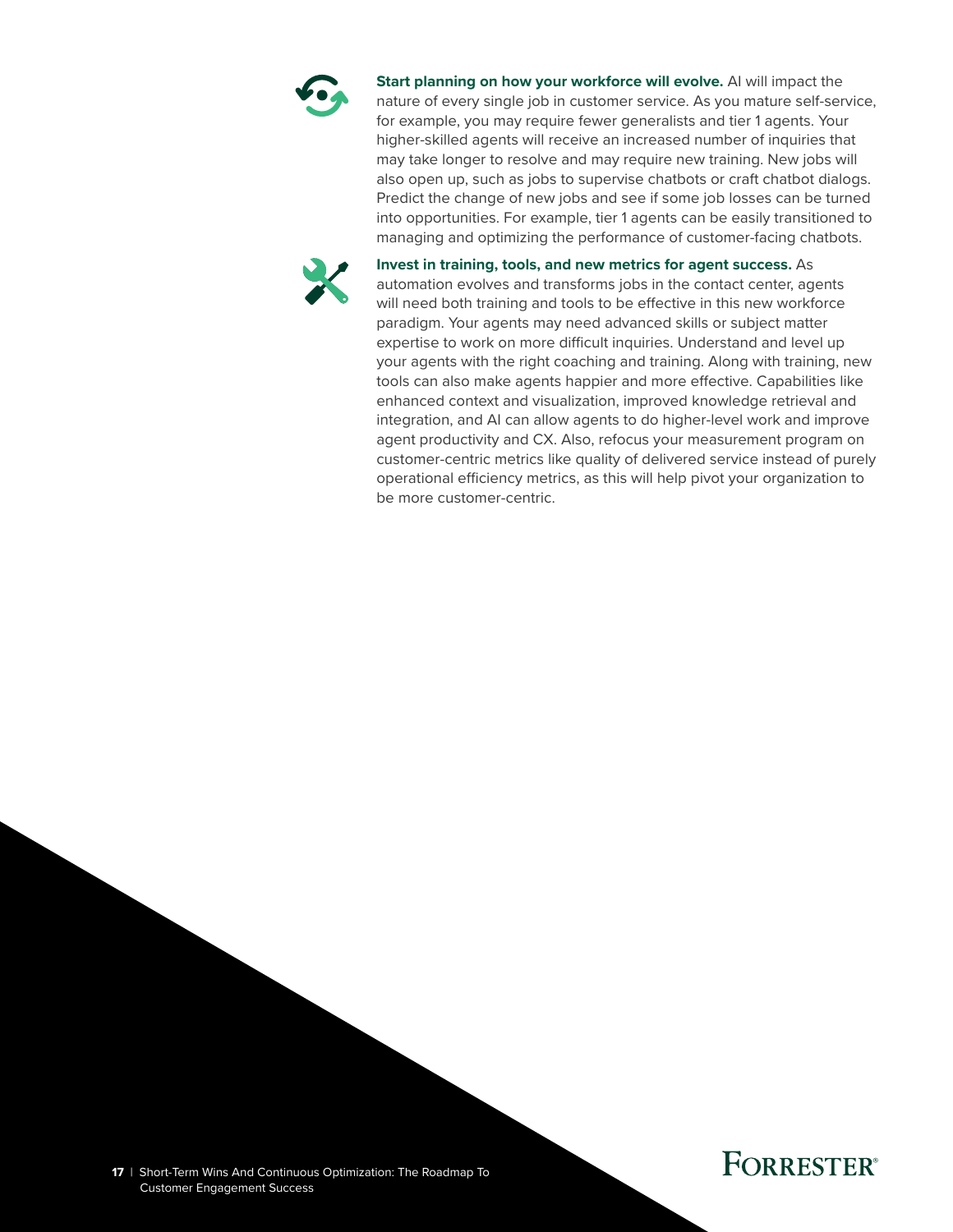### <span id="page-19-0"></span>Appendix A: Methodology

In this study, Forrester conducted an online survey of 463 financial services and insurance, technology, education and nonprofit, telecommunications services, travel and hospitality, retail, outsourced contact center, and consumer product manufacturing respondents in the US, the UK, Germany, France, India, Australia, and New Zealand to evaluate customer engagement maturity. Survey participants included decision makers involved in customer engagement strategy and vendor selection. The study was completed in January 2020.

# Appendix B: Demographics



Base: 463 customer experience/engagement/service decision makers (manager+) Note: Percentages may not total 100 because of rounding. Source: A commissioned study conducted by Forrester Consulting on behalf of LogMeIn, January 2020